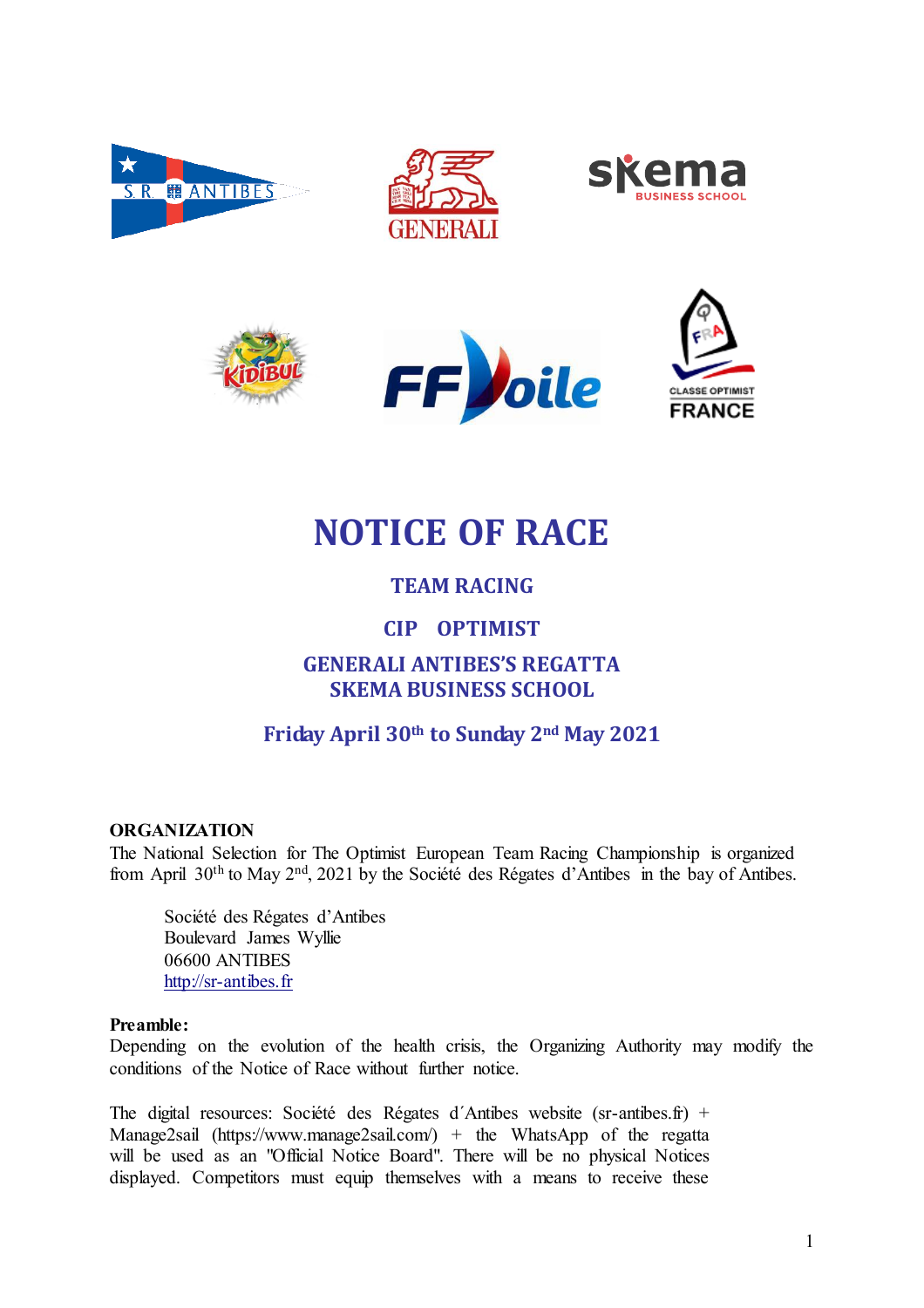communications. This cannot be the subject of a request for redress. This modifies RRS 62.1 a.

# **1. RULES**

The regatta will be governed by:

- 1.1 Rules as defined in Racing Rules of Sailing including Appendix D 2021-2024.
- 1.2 National requirements applying to foreign competitors specified in the Annex "Requirements" if necessary
- 1.3 Federal regulations
- $1.4$  [DP] the rules concerning the health crisis specified in the appendix.
- 1.5 In case of translation, the French language shall take precedence.

### **2. PUBLICITY** [DP]

The boats must display the advertising chosen by the organizing authority. If this rule is violated, the World Sailing Advertising code applies.

# **3. ELIGIBILITY AND ENTRY**

Depending on the evolution of the health crisis, the Organizing Authority may modify the conditions for registration and / or eligibility.

In the unprecedented "COVID 19" context, the Organizing Committee may cancel the event.

Taking into account the Covid19 risk:

By registering for the International Spring Cup as well as the Optimist Team Racing Cup, all competitors certify that they are aware of the Covid-19 risk, as well as those accompanying them, and have taken it into account.

Each competitor and accompanying person is therefore aware:

- that hygiene and physical distancing measures, known as "barrier gestures" (social distancing) are to be observed at all times and in all places, as well as additional provisions published by the Ministry of Sports, and undertakes to comply with them,
- that despite the implementation of stringent protection, the activity may pose a health risk, in particular increased risk of Covid-19 infection,
- $\bullet$  that despite the measures taken and the resources put in place, the host establishment, the Organization / the club, cannot guarantee total protection against exposure to and, Competitors & accompanying persons agree to release and to hold harmless the Organizing Authority from any and all liability whatsoever which may arise due to the COVID 19 pandemic.
- that all these measures aim to preserve the health of the competitors, accompanying persons and members of the Organizing Authority participating in the regatta.
- 3.1 The selection event is reserved for sailors born from 2006 to 2011. (French sailors already selected for the Worlds and foreign sailors will participate but will not be eligible for selection to the French European Team Racing Championships). The teams will be formed freely, without constraint of belonging to a club, League or Zone.
- 3.2 Maximum 24 teams, including a maximum of 12 foreign teams, retained in the order of registration. For French teams, if more than 12 teams are entered, teams aiming for a selection will take priority.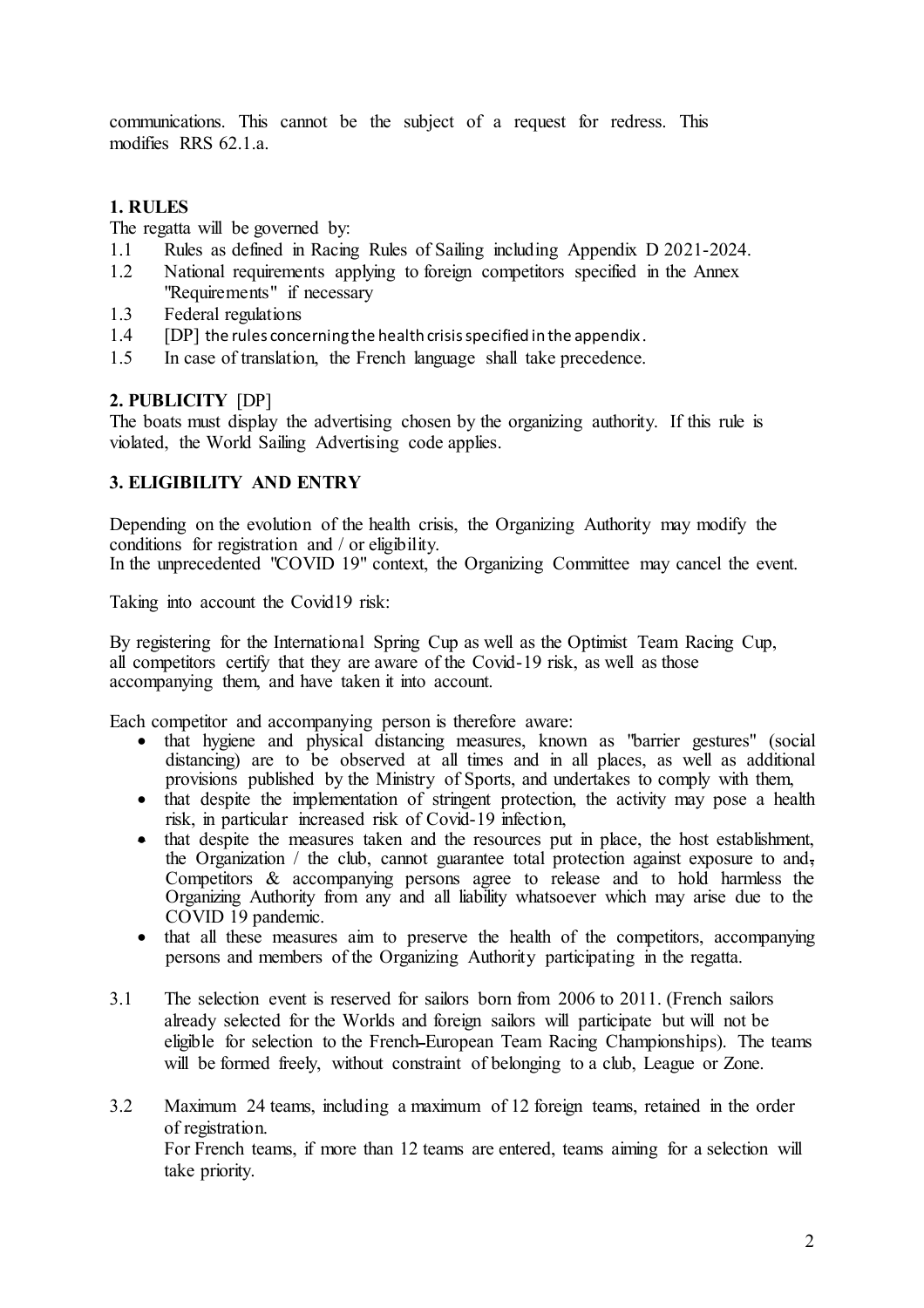3.3 Composition of the teams

Teams aiming to be selected to represent France: 4 sailors, 2 sailors of each gender, born from 2006 to 2009, with a French license. Foreign or non-selection teams: free composition of 4 or 5 sailors born from 2006 to 2011

- 3.4 Rotations Substitutions for non-selection teams will be made between races at the discretion of each team.
- 3.5 Individual French sailors already selected for the World Championships may participate in the Team Race without a competing for selection for the Europeans Championships.
- 3.6 The team selected at to go to the European Championships will be the highest ranked eligible team, amongst all ranked teams.

#### **4. FEES**

- 4.1 The registration fee is  $\epsilon$  180 per team (with 4 or 5 sailors).
- 4.2 Eligible teams must complete the registration form and return it with the registration fee requested, from February 1st, and no later than April 24th, 2021 at 00:00 htt://sr-antibes.fr
- 4.3 At the end of the CIP fleet racing, taking into account the selection results for the Worlds, French teams entered for the European Team Racing Championships will be allowed to be modify their teams, respecting NoR 3.1 and 3.3
- 4.4 Upon registration, a deposit of 60  $\epsilon$  per team will be requested for the utilization of bibs.

#### **5. QUALIFYING AND FINAL SERIES**

The regatta will consist of qualifying series (round robin and/or groups) and final series.

#### **6. PROGRAM**

|                                | Thursday, April 29 <sup>th</sup> After completing fleet racing: confirmation of registrations until 19:30 |
|--------------------------------|-----------------------------------------------------------------------------------------------------------|
| Friday, April 30 <sup>th</sup> | qualification series                                                                                      |
|                                | Briefing, then races<br>10h00                                                                             |
| Saturday, April $1st$          | qualification series and final series                                                                     |
|                                | Briefing, then races<br>9h00                                                                              |
| Sunday, April $2nd$ ,          | final series                                                                                              |
|                                | 9h00<br>Briefing, then races                                                                              |
|                                | After racing, Price Giving ceremony                                                                       |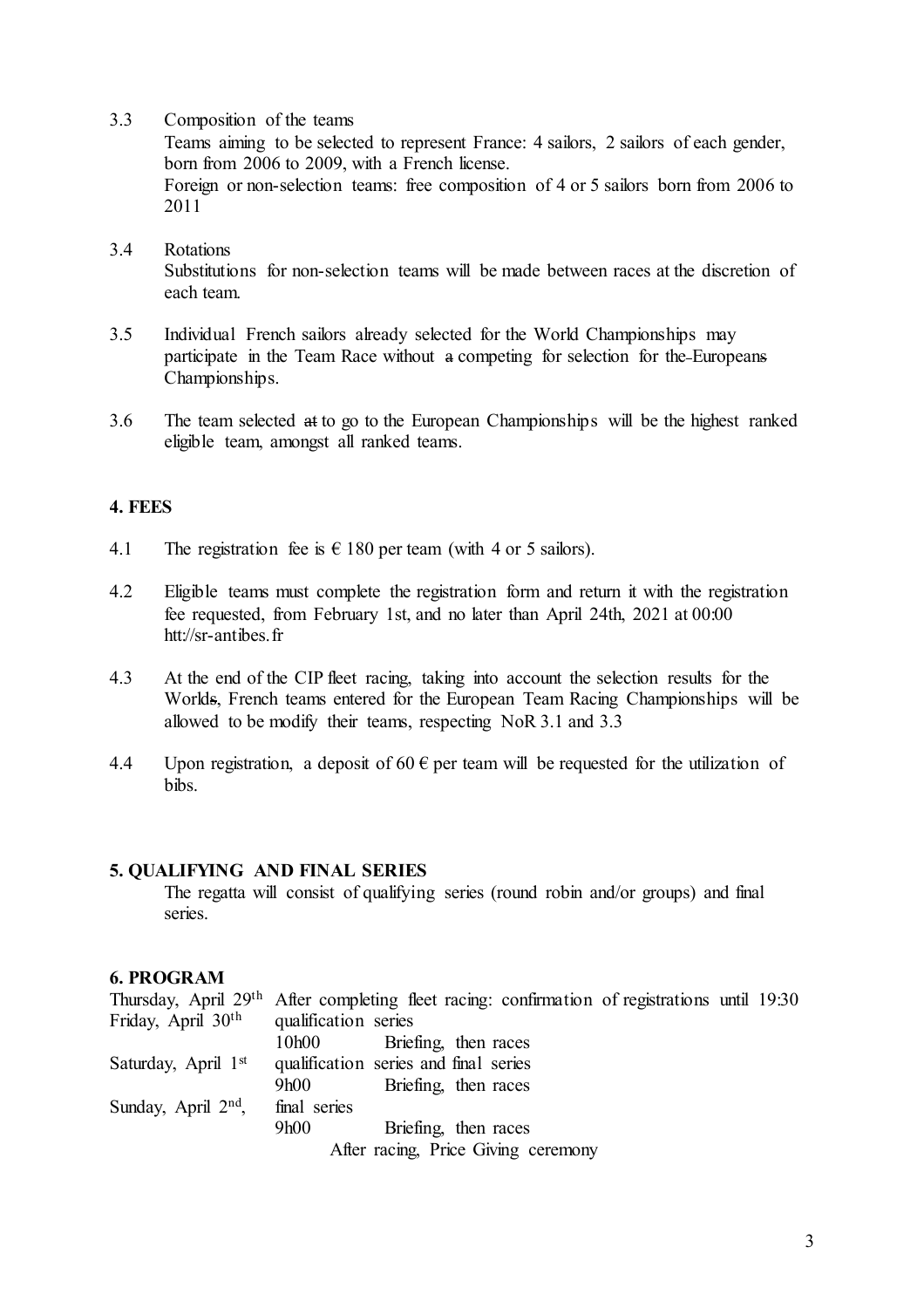The program may be modified at the discretion of the organizing authority depending on the weather and the progress in the qualifying series.

# **7. RACE FORMAT**

- 7.1 Matches are sailed 4 against 4
- 7.2 Each team will participate in 12 to 24 races, depending on weather conditions.

### **8. SCORING**

According to Appendix D

#### **9. DISCLAIMER OF LIABILTY**

The organizing authority will not accept any liability for material damage or personal injury or death sustained in conjunction with or prior to, during, or after the regatta.

### **10. APPLICATION TO ORGANIZATION**

In order to better manage the event, those interested in participating in the organization, monitoring, signing, race committee tasks, are asked to make themselves known to the SRA : secretariat@sr-antibes.fr

#### 11. **Disclaimer of liability**

Competitors participate in the regatta entirely at their own risk. The decision to race or stay in the race is their sole responsibility.

The organizing authority will not accept any liability for material damage, personal injury or death sustained in conjunction with or prior to, during or after the regatta.

#### 12. **Insurance**

Sailors with an FFVoile license must be able to present when registering:

- - The 2021 "Competition" license.
- - If necessary, any authorization for advertising.

Foreign sailors without an FFVoile license must present when registering:

- o Proof of membership of a National Authority member of World Sailing.
- $\circ$  Valid proof of insurance for civil liability with a minimum cover of two million Euros
- $\circ$  A medical certificate of showing no contraindication for the practice of competitive sailing dated less than a year ago (written in French or in English).
- o Parental authorization